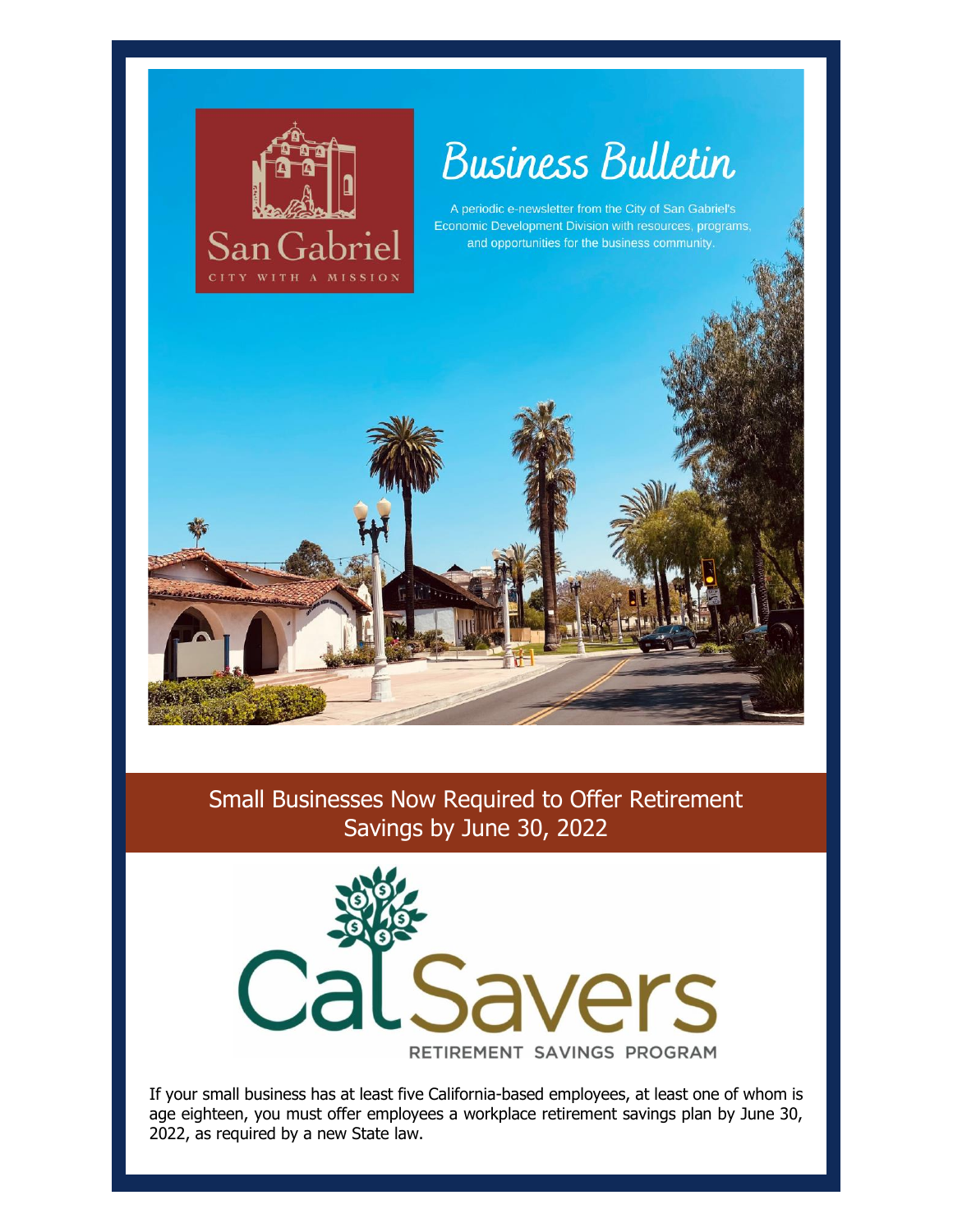#### **Businesses can either begin offering retirement savings through the private market or through CalSavers.**

The CalSavers Retirement Savings Program is an automatic enrollment payroll deduction IRA program, and ensures nearly all Californians have access to a workplace retirement savings program by offering employees a completely voluntary, low-cost, portable retirement savings vehicle. CalSavers is professionally managed with investments and oversight from a public, transparent board of directors, chaired by the California State Treasurer. Employers may opt out of the program, in which case they must also select another option for employees' retirement savings plans.

Eligible employers can register for CalSavers at any time at [www.calsavers.com,](https://nam12.safelinks.protection.outlook.com/?url=https%3A%2F%2Fr20.rs6.net%2Ftn.jsp%3Ff%3D001sEnGehbwOZ2re2gf0v3HLbqKc61rdfBRRI-paU8pdkIAakjgbyKa8hy9WCHDr4PwEjCaYz0fzMfU0ZE5qP9eEiOMqFMX85KpQcDA7HZK01x3PUp64yPMuJPtVP780jSsjqUiso1kgzTcOISB5-j0pg%3D%3D%26c%3Dn1ZfmucliXRvu6esVJL26tW8tfxIRepOhBeF13ou6PWfo8oz03J00Q%3D%3D%26ch%3D8Oo4wQonsiPtr7e27LTHPkmbIEOMpWRrs1qrKZlOMAV-EXlVR9pmKg%3D%3D&data=05%7C01%7C%7Cfe7968966c8242887cc908da4907fb59%7C84df9e7fe9f640afb435aaaaaaaaaaaa%7C1%7C0%7C637902595891504824%7CUnknown%7CTWFpbGZsb3d8eyJWIjoiMC4wLjAwMDAiLCJQIjoiV2luMzIiLCJBTiI6Ik1haWwiLCJXVCI6Mn0%3D%7C3000%7C%7C%7C&sdata=Suognut%2FCn8EJ8EFam1TfCGCYCMKfyHgrzIaLDqdchY%3D&reserved=0) and must do so comply by June 30, 2022. CalSavers is a completely voluntary retirement program for employees. Savers can participate through their employer or **[on their own](https://nam12.safelinks.protection.outlook.com/?url=https%3A%2F%2Fr20.rs6.net%2Ftn.jsp%3Ff%3D001nGTtnGcuH2bf4GEVNOwzwSqmVB613Uht5RI6wS5zgrdTX_PeSBOqebWU8dr9XX3AGNuIJq8zFMcYuPLNZPZju952d2svMdYBY12mk31j7gWD68timTRLsFUsjWgYD2SbluuDTVZLsGM99HnK6ynW94pcjQ5onwOn-LRXdHGi3cfRufkOhmwnmCkqCuOe3cWSCtc8D7jTL31tywMmOSI1TQB_mb2napCj%26c%3DqyN4QPhzWQ5xZ8NZANA-XkM2tD6q5QuOviCEd5peFH18AuMJq1PzRA%3D%3D%26ch%3DEb9dLY3e5wUdY18HcUUJh7X2Lz44LQdMXVKcVD9aFE_t2hKscXhIzA%3D%3D&data=05%7C01%7C%7Cfe7968966c8242887cc908da4907fb59%7C84df9e7fe9f640afb435aaaaaaaaaaaa%7C1%7C0%7C637902595891504824%7CUnknown%7CTWFpbGZsb3d8eyJWIjoiMC4wLjAwMDAiLCJQIjoiV2luMzIiLCJBTiI6Ik1haWwiLCJXVCI6Mn0%3D%7C3000%7C%7C%7C&sdata=YyCGzenvZnEDiSaTj0jA1%2FhpVQl3l7guPVflSf%2FTATo%3D&reserved=0)**, and may choose their contribution rate, change their investments, or opt-out (and opt back in) at any time or savers can stick with the standard account settings.

[CalSavers Retirement Program](https://nam12.safelinks.protection.outlook.com/?url=https%3A%2F%2Fr20.rs6.net%2Ftn.jsp%3Ff%3D001sEnGehbwOZ2re2gf0v3HLbqKc61rdfBRRI-paU8pdkIAakjgbyKa8hy9WCHDr4PwkQLcvZGEtF2nPEOwFmFEJ0ZLM4NDLCX-BkxT8OJztnDvZH3RBkG3U17a4iruuEFL4dNpmSPQkjxWRXL1R1Qxjw%3D%3D%26c%3Dn1ZfmucliXRvu6esVJL26tW8tfxIRepOhBeF13ou6PWfo8oz03J00Q%3D%3D%26ch%3D8Oo4wQonsiPtr7e27LTHPkmbIEOMpWRrs1qrKZlOMAV-EXlVR9pmKg%3D%3D&data=05%7C01%7C%7Cfe7968966c8242887cc908da4907fb59%7C84df9e7fe9f640afb435aaaaaaaaaaaa%7C1%7C0%7C637902595891504824%7CUnknown%7CTWFpbGZsb3d8eyJWIjoiMC4wLjAwMDAiLCJQIjoiV2luMzIiLCJBTiI6Ik1haWwiLCJXVCI6Mn0%3D%7C3000%7C%7C%7C&sdata=OGUelMvTubC7M5tEE5%2FtxOasBugnUMR9DY8ED6QCdMM%3D&reserved=0)

# Save the Date! The 8th Annual Dumpling and Beer Fest is on Friday, October 14, 2022!

The City's signature event is back! The Dumpling and Beer Fest - our local twist on Oktoberfest - is back this year on Friday, October 14, 2022! SAVE THE DATE to attend this fun-filled family event where you can enjoy delicious dumplings, refreshing beer, and entertainment. Admission is FREE!

Does your restaurant serve dumplings? Are you a brewery wishing to participate? Become a vendor at Dumpling and Beer!



For more information, please contact Caroline D. Velarde, Economic Development Manager at [cvelarde@sgch.org.](mailto:cvelarde@sgch.org)

Los Angeles County's 'Safer at Work' Initiative: FREE Marketing Resources for YOUR Business

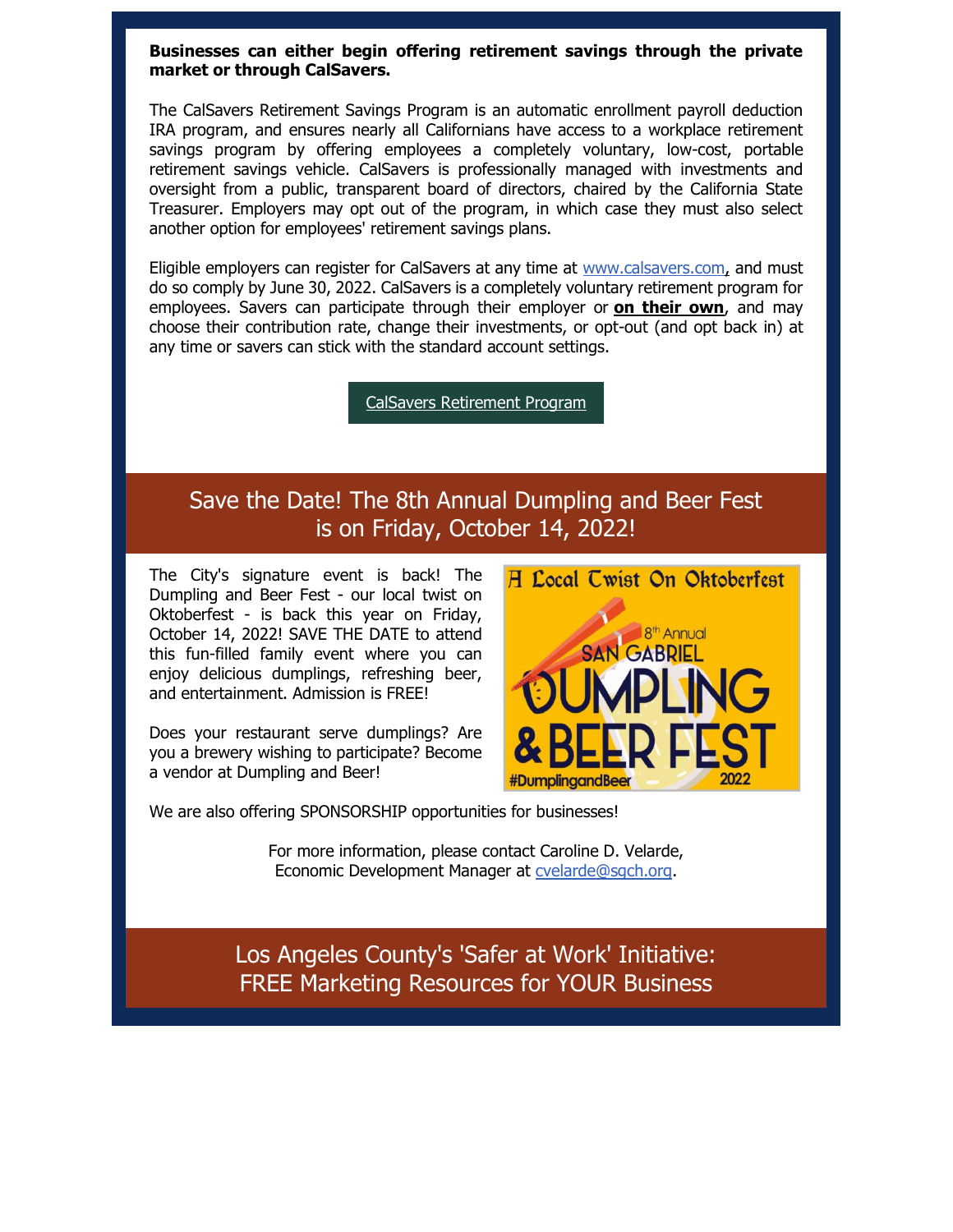

Los Angeles' County's 'Safer at Work' initiative has FREE marketing material and resources for businesses to use in communicating safe operating procedures to their employees an customers during the COVID-19 pandemic recovery.

There are also resources for residents! Visit [https://www.saferatwork.la/](https://nam12.safelinks.protection.outlook.com/?url=https%3A%2F%2Fr20.rs6.net%2Ftn.jsp%3Ff%3D001sEnGehbwOZ2re2gf0v3HLbqKc61rdfBRRI-paU8pdkIAakjgbyKa8hy9WCHDr4PwL-OMcCjaczICtNkylugY7lRRHCznWDGClGavSR7OGkL__FhRx6Qnmn-cSd6vfeKBidONahnMD7q_BK3dbD1amQ%3D%3D%26c%3Dn1ZfmucliXRvu6esVJL26tW8tfxIRepOhBeF13ou6PWfo8oz03J00Q%3D%3D%26ch%3D8Oo4wQonsiPtr7e27LTHPkmbIEOMpWRrs1qrKZlOMAV-EXlVR9pmKg%3D%3D&data=05%7C01%7C%7Cfe7968966c8242887cc908da4907fb59%7C84df9e7fe9f640afb435aaaaaaaaaaaa%7C1%7C0%7C637902595891504824%7CUnknown%7CTWFpbGZsb3d8eyJWIjoiMC4wLjAwMDAiLCJQIjoiV2luMzIiLCJBTiI6Ik1haWwiLCJXVCI6Mn0%3D%7C3000%7C%7C%7C&sdata=zzw4uWPYdKdnIaC8OGDmU2yoW%2F6vvEPVCFdgs5soZ4k%3D&reserved=0) to access the FREE resources!

### New Developments in Town

There are many new exciting developments working their way through the review process and stages of construction here at the City! Learn more about them in the latest issue of the ['Development Quarterly'](https://nam12.safelinks.protection.outlook.com/?url=https%3A%2F%2Fr20.rs6.net%2Ftn.jsp%3Ff%3D001sEnGehbwOZ2re2gf0v3HLbqKc61rdfBRRI-paU8pdkIAakjgbyKa8kIH1wsDh5FNXtIEmude7lM0oldm2CZBJ8MKpw0uNh-ptANtYBmkqCwBOskIeE3QNjq38BfOmPRQ1WlYsOCNhIKakFXvHbhB3hdd7bKYS28z7mSfyXZq0vQ_Og-RixwmbajeQaN9odKgnlr-LKuOY6dx6XuFKANJj86vctdycRQLpk9XWqaRQt3VWlcGlTDomztwUbAgwRSo%26c%3Dn1ZfmucliXRvu6esVJL26tW8tfxIRepOhBeF13ou6PWfo8oz03J00Q%3D%3D%26ch%3D8Oo4wQonsiPtr7e27LTHPkmbIEOMpWRrs1qrKZlOMAV-EXlVR9pmKg%3D%3D&data=05%7C01%7C%7Cfe7968966c8242887cc908da4907fb59%7C84df9e7fe9f640afb435aaaaaaaaaaaa%7C1%7C0%7C637902595891504824%7CUnknown%7CTWFpbGZsb3d8eyJWIjoiMC4wLjAwMDAiLCJQIjoiV2luMzIiLCJBTiI6Ik1haWwiLCJXVCI6Mn0%3D%7C3000%7C%7C%7C&sdata=dqW%2BK5r%2BIeIiDU06lhZ50BShUsD7jODsziDD8MFxnf8%3D&reserved=0) newsletter, also available on [www.SanGabrielED.com](https://nam12.safelinks.protection.outlook.com/?url=https%3A%2F%2Fr20.rs6.net%2Ftn.jsp%3Ff%3D001sEnGehbwOZ2re2gf0v3HLbqKc61rdfBRRI-paU8pdkIAakjgbyKa8kIH1wsDh5FNQvR2AfZOH6lTa_3YvQPbl6YHFs8TXPCGSt8ydrIP7VzRgbZcdKdcW61QE-06nIgh0g9KQ_NOB9vufBGLiDlQ3g%3D%3D%26c%3Dn1ZfmucliXRvu6esVJL26tW8tfxIRepOhBeF13ou6PWfo8oz03J00Q%3D%3D%26ch%3D8Oo4wQonsiPtr7e27LTHPkmbIEOMpWRrs1qrKZlOMAV-EXlVR9pmKg%3D%3D&data=05%7C01%7C%7Cfe7968966c8242887cc908da4907fb59%7C84df9e7fe9f640afb435aaaaaaaaaaaa%7C1%7C0%7C637902595891504824%7CUnknown%7CTWFpbGZsb3d8eyJWIjoiMC4wLjAwMDAiLCJQIjoiV2luMzIiLCJBTiI6Ik1haWwiLCJXVCI6Mn0%3D%7C3000%7C%7C%7C&sdata=DfZO7z%2Fwz7wjFo0p2gnaPsJK4GMbVFT1brjT1EhOc3c%3D&reserved=0)

#### **DEVELOPMENT QUARTERLY** A newsletter from the Community Development Departme AND COMMISSION UPDATE Planning Commission: O<br>Sept. 9, the PC previewed<br>potential 200,000 sf self-<br>storage development loc Design Review Commission:<br>On July 22, the DRC approver v. 5, the Council approved nstruction budget of the Master Sign Plan Program<br>for the Rubio Village Project<br>on San Gabriel Blvd. \$2.4M for phase II of the<br>Great Streets Project. storage development located<br>at 414-420 S. San Gabriel Blvd. ve for funding relate **COMMUNITY DEVELOPMENT UPDATES**

# Development Opportunity: Mission View 706 Las Tunas Drive, San Gabriel



Units A & C (Building 708) - 1,895 sf & 1,450 sf Link A - 1,895 sf, \$4,00sf NNN<br>Link C - 1, 450 sf, \$2,75/sf NNN<br>New tenant will join established in extaceshed businesses and restaurants rearby (exin Union, c<br>c)<br>us Tunas Drive, one of the main retail contidors in the area<br>ve from adjacent prominent markets (Alhambra, San Marino, Pe



Two ground floor properties are available in the Mission View Plaza. The Plaza also has includes Bon Chon Chicken, Paris Baguette Bakery, and soon to open Katsu Sando. Additionally, Mission View Plaza is home to locally iconic restaurants such as Hui Tou Xiang Dumplings, Phoenix Food, and Half and Half.

For more information on the available commercial space at Mission View, click [here.](https://nam12.safelinks.protection.outlook.com/?url=https%3A%2F%2Fr20.rs6.net%2Ftn.jsp%3Ff%3D001sEnGehbwOZ2re2gf0v3HLbqKc61rdfBRRI-paU8pdkIAakjgbyKa8hy9WCHDr4PwgOqK6OXH91zvnXqLb10xrMu91jRX_q1WHu1E-mN9Y7PQl43azvD9CXTrSaR6mtu9SKd4raZXvgeFTVTtiWopR90nJ4PWQ3ZyjcmuDZWJ2xb3lVu1d5sGUDjgumBqbPwZZ0l0NzyWjrttBXfLQAJap11hZVbWbrKZRwwoCz6TAfo%3D%26c%3Dn1ZfmucliXRvu6esVJL26tW8tfxIRepOhBeF13ou6PWfo8oz03J00Q%3D%3D%26ch%3D8Oo4wQonsiPtr7e27LTHPkmbIEOMpWRrs1qrKZlOMAV-EXlVR9pmKg%3D%3D&data=05%7C01%7C%7Cfe7968966c8242887cc908da4907fb59%7C84df9e7fe9f640afb435aaaaaaaaaaaa%7C1%7C0%7C637902595891504824%7CUnknown%7CTWFpbGZsb3d8eyJWIjoiMC4wLjAwMDAiLCJQIjoiV2luMzIiLCJBTiI6Ik1haWwiLCJXVCI6Mn0%3D%7C3000%7C%7C%7C&sdata=ABxSL%2BSKkfW3c3rVAZXOAHYtMzFmhq%2BVuHdUh9jikVA%3D&reserved=0)

[Development Quarterly](https://nam12.safelinks.protection.outlook.com/?url=https%3A%2F%2Fr20.rs6.net%2Ftn.jsp%3Ff%3D001sEnGehbwOZ2re2gf0v3HLbqKc61rdfBRRI-paU8pdkIAakjgbyKa8kIH1wsDh5FNXtIEmude7lM0oldm2CZBJ8MKpw0uNh-ptANtYBmkqCwBOskIeE3QNjq38BfOmPRQ1WlYsOCNhIKakFXvHbhB3hdd7bKYS28z7mSfyXZq0vQ_Og-RixwmbajeQaN9odKgnlr-LKuOY6dx6XuFKANJj86vctdycRQLpk9XWqaRQt3VWlcGlTDomztwUbAgwRSo%26c%3Dn1ZfmucliXRvu6esVJL26tW8tfxIRepOhBeF13ou6PWfo8oz03J00Q%3D%3D%26ch%3D8Oo4wQonsiPtr7e27LTHPkmbIEOMpWRrs1qrKZlOMAV-EXlVR9pmKg%3D%3D&data=05%7C01%7C%7Cfe7968966c8242887cc908da4907fb59%7C84df9e7fe9f640afb435aaaaaaaaaaaa%7C1%7C0%7C637902595891504824%7CUnknown%7CTWFpbGZsb3d8eyJWIjoiMC4wLjAwMDAiLCJQIjoiV2luMzIiLCJBTiI6Ik1haWwiLCJXVCI6Mn0%3D%7C3000%7C%7C%7C&sdata=dqW%2BK5r%2BIeIiDU06lhZ50BShUsD7jODsziDD8MFxnf8%3D&reserved=0)

New Businesses in San Gabriel!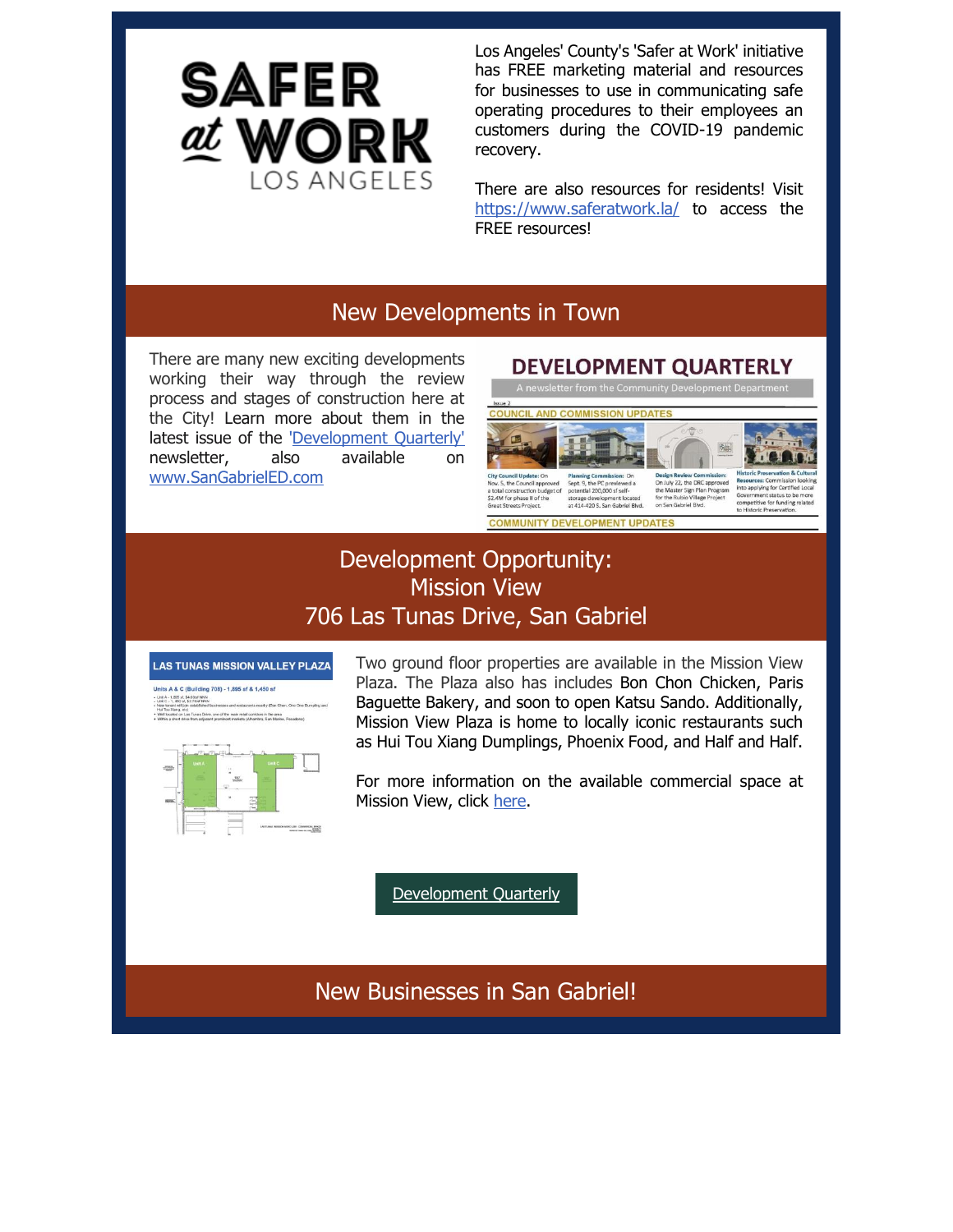

Several new businesses can now call San Gabriel home! These include:

Sally's Cafe 113 W. Las Tunas Dr. #101

> CRS Auto Repair Inc. 1901 S. Del Mar Ave.

Himalayan Auction House Inc. 168 S. San Gabriel Blvd.

> Juice Cane 737 E. Valley Blvd

Le Yuen BBQ and Market 118 W. Valley Blvd.

Molly Beauty 250 W. Valley Blvd. #G6

Mei Hua Food LLC 115 S. San Gabriel Blvd.

Vua Kho Bo Inc. 1635 S. San Gabriel Blvd. #4

Thank you for choosing San Gabriel as your place of business!

# Business Events

Economic Development staff will promote certain business-related events in this newsletter that we think is of interest to our business community. Please note that the below information is for informational purposes only and that the City of San Gabriel neither endorses or sponsors the organizations, agencies. and/or activities represented below

> Mandatory Responsible Beverage Service Training Compliance Webinar FREE! Open to all Businesses!

> > Date: Tuesday, June 7, 2022 11:30 a.m. ZOOM EVENT

> > > [REGISTER HERE!](https://nam12.safelinks.protection.outlook.com/?url=https%3A%2F%2Fr20.rs6.net%2Ftn.jsp%3Ff%3D001sEnGehbwOZ2re2gf0v3HLbqKc61rdfBRRI-paU8pdkIAakjgbyKa8hy9WCHDr4PwzWaGa5m48aoglkUDEuwaga2G_V8bXJq8gN8XiTKBTyaRm4zUmDoqxNN4NprKQlUeF47i5K72FQ3qzub5thWbW6QdbEr5vojMvaj8zIeI7L3Ffej-1LHKqTw-2BHW3ZLzuQKyJqpJdjysUPIO7TXSGY5OH7XSvGaHxH7kiMN6XHjd19GqmCsRKLGo1cU0grw5u7p60pg0P1Pm7HnKxihXHgh3XlOCZxWxnZ1kk1D0lv_qdJ3k5H0gHA%3D%3D%26c%3Dn1ZfmucliXRvu6esVJL26tW8tfxIRepOhBeF13ou6PWfo8oz03J00Q%3D%3D%26ch%3D8Oo4wQonsiPtr7e27LTHPkmbIEOMpWRrs1qrKZlOMAV-EXlVR9pmKg%3D%3D&data=05%7C01%7C%7Cfe7968966c8242887cc908da4907fb59%7C84df9e7fe9f640afb435aaaaaaaaaaaa%7C1%7C0%7C637902595891504824%7CUnknown%7CTWFpbGZsb3d8eyJWIjoiMC4wLjAwMDAiLCJQIjoiV2luMzIiLCJBTiI6Ik1haWwiLCJXVCI6Mn0%3D%7C3000%7C%7C%7C&sdata=uyaneIpG38ShRhz1LpslV3m6lCltvTlOYnMbIy7HG%2Bo%3D&reserved=0)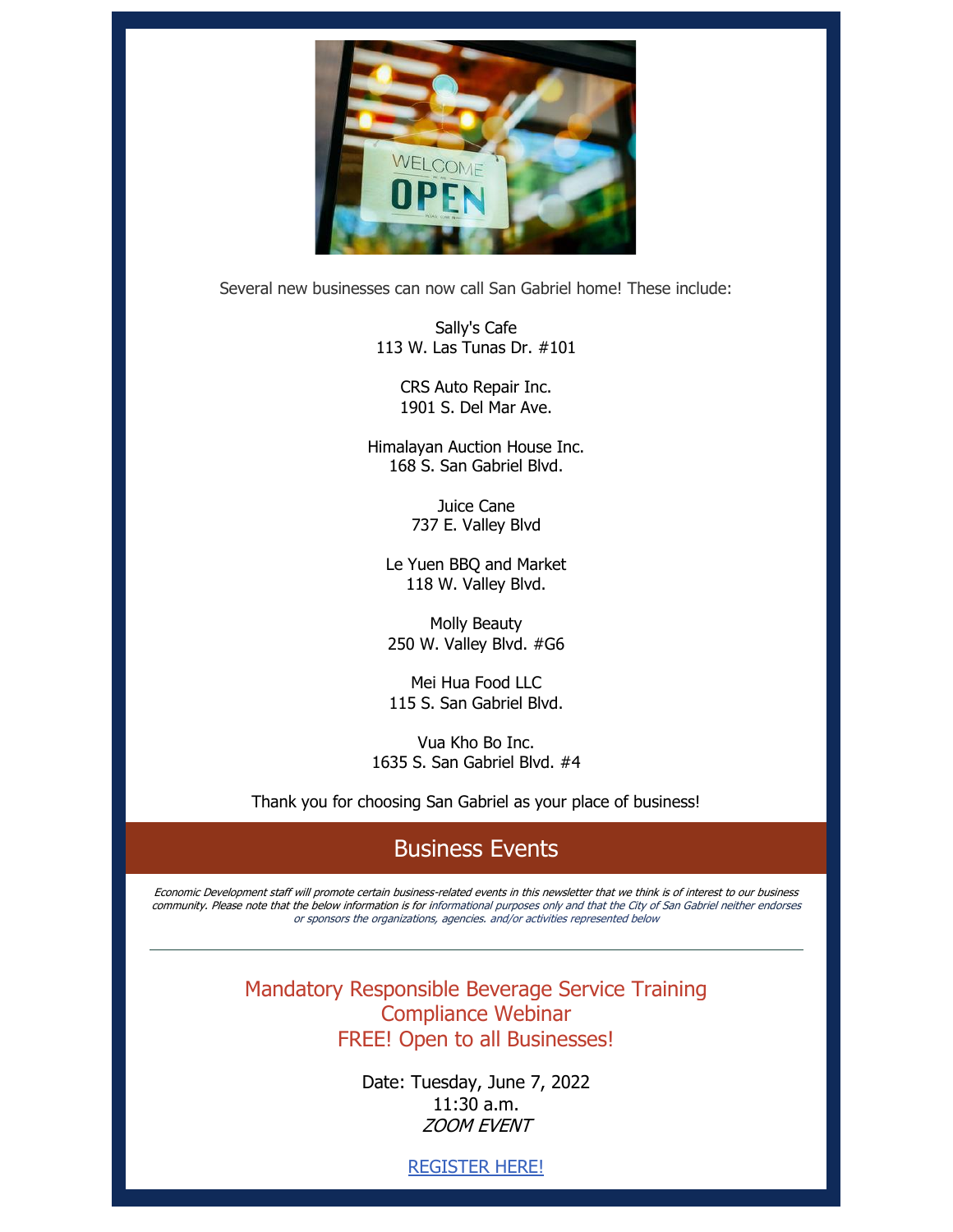California Assembly Bill 1221, 'The Responsible Beverage Service Training Act', will mandate that every alcohol server and their managers be trained in Responsible Beverage Service and certified by ABC within 60 days.

Effective July 1, 2022, AB 1221 will impact employees at over 56,000 businesses in California that are licensed by the California Department of Alcoholic Beverage Control (ABC). This includes businesses such as restaurants, bars, wineries, breweries, and any business that sells alcohol for consumption on the premises.

The San Gabriel Chamber has partnered with several other Chambers to host a Virtual Zoom Webinar Tuesday, June 7, 2022, 11:30 AM.

The Speaker will be John Carr from the California Department of the Alcohol Beverage Control, addressing the new law taking effect on July 1, 2022.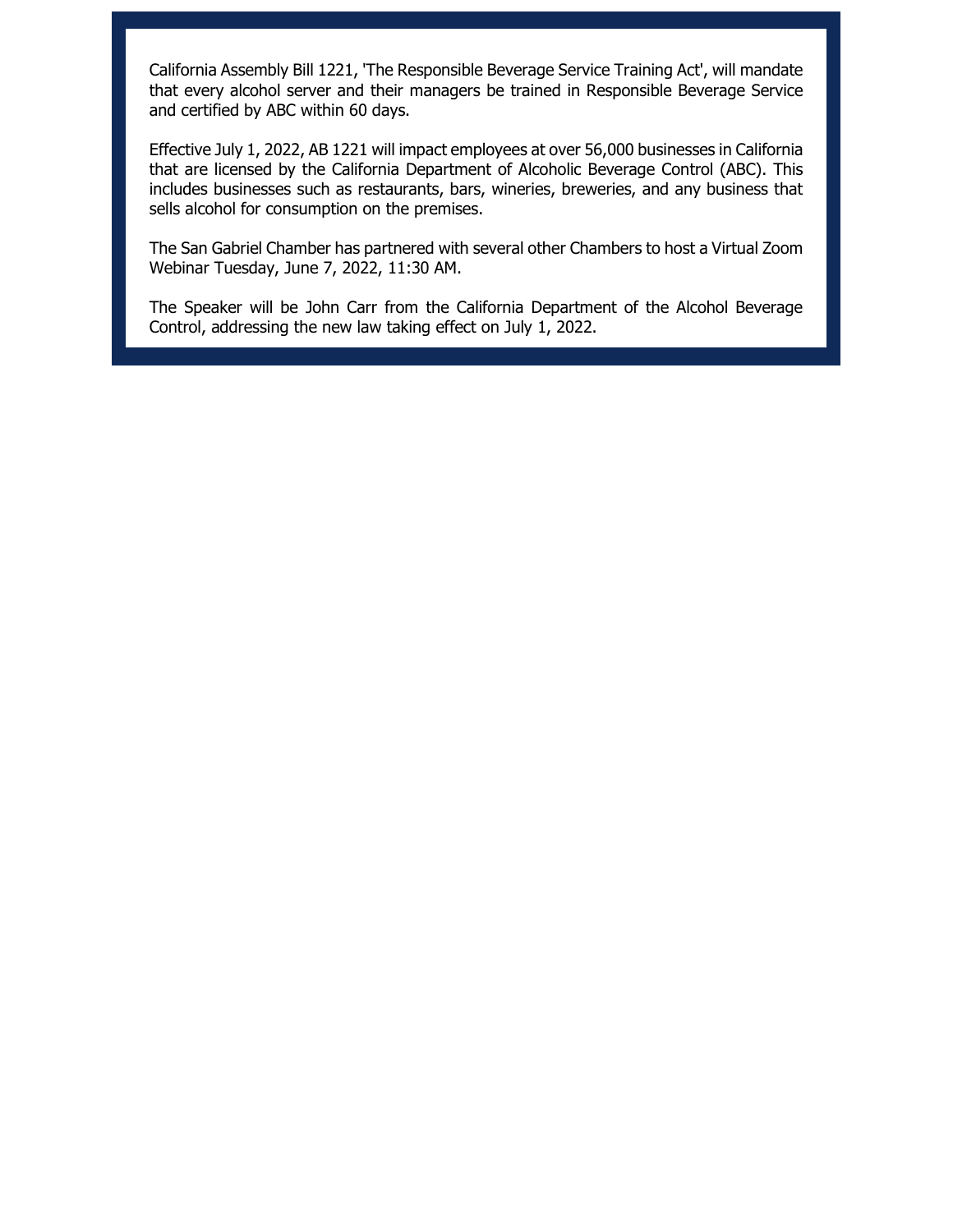

#### THE RESPONSIBLE BEVERAGE SERVICE TRAINING ACT COMPLIANCE WEBINAR The Responsible Beverage Service Training Act (RBS) Webinar FREE & OPEN TO **BUSINESSES!** Join us to learn about the new law taking effect on July 1, 2022, and the Certification Process to help your business become compliant. TUESDAY, JUNE 7, 2022 California Assembly Bill 1221, The Responsible Beverage Service Training Act', will mandate<br>that every alcohol server and their managers be trained in Responsible Beverage Service and certified by ABC within 60 days. 11:30 A.M. Effective **July 1, 2022, AB 1221** will impact employees at over 56,000 businesses in California<br>that are licensed by the California Department of Alcoholic Beverage Control (ABC). This includes businesses such as restaurants, bars, wineries, breweries, and any business that sells **VIA ZOOM** alcohol for consumption on the premises. Speaker: John Carr, Information Officer II **REGISTER HERE!** California Department of Alcoholic Beverage Control For more information, contact the San Dimas Chamber of Commerce at (909) 592-3818 or info@sandimaschamber.com ARCADIA verne And Court & BROSEMEAD Con Captrice Haven Participating Cyent Partnel [Register for this event](https://nam12.safelinks.protection.outlook.com/?url=https%3A%2F%2Fr20.rs6.net%2Ftn.jsp%3Ff%3D001sEnGehbwOZ2re2gf0v3HLbqKc61rdfBRRI-paU8pdkIAakjgbyKa8hy9WCHDr4PwzWaGa5m48aoglkUDEuwaga2G_V8bXJq8gN8XiTKBTyaRm4zUmDoqxNN4NprKQlUeF47i5K72FQ3qzub5thWbW6QdbEr5vojMvaj8zIeI7L3Ffej-1LHKqTw-2BHW3ZLzuQKyJqpJdjysUPIO7TXSGY5OH7XSvGaHxH7kiMN6XHjd19GqmCsRKLGo1cU0grw5u7p60pg0P1Pm7HnKxihXHgh3XlOCZxWxnZ1kk1D0lv_qdJ3k5H0gHA%3D%3D%26c%3Dn1ZfmucliXRvu6esVJL26tW8tfxIRepOhBeF13ou6PWfo8oz03J00Q%3D%3D%26ch%3D8Oo4wQonsiPtr7e27LTHPkmbIEOMpWRrs1qrKZlOMAV-EXlVR9pmKg%3D%3D&data=05%7C01%7C%7Cfe7968966c8242887cc908da4907fb59%7C84df9e7fe9f640afb435aaaaaaaaaaaa%7C1%7C0%7C637902595891504824%7CUnknown%7CTWFpbGZsb3d8eyJWIjoiMC4wLjAwMDAiLCJQIjoiV2luMzIiLCJBTiI6Ik1haWwiLCJXVCI6Mn0%3D%7C3000%7C%7C%7C&sdata=uyaneIpG38ShRhz1LpslV3m6lCltvTlOYnMbIy7HG%2Bo%3D&reserved=0)

San Gabriel Valley MEGAMIX EXPO: Attend, Sponsor, and/or Participate!

> Date: Thursday, June 30, 2022 Time: 4:00pm - 5:00pm Workshops 5:00pm - 6:00pm Hosted Bar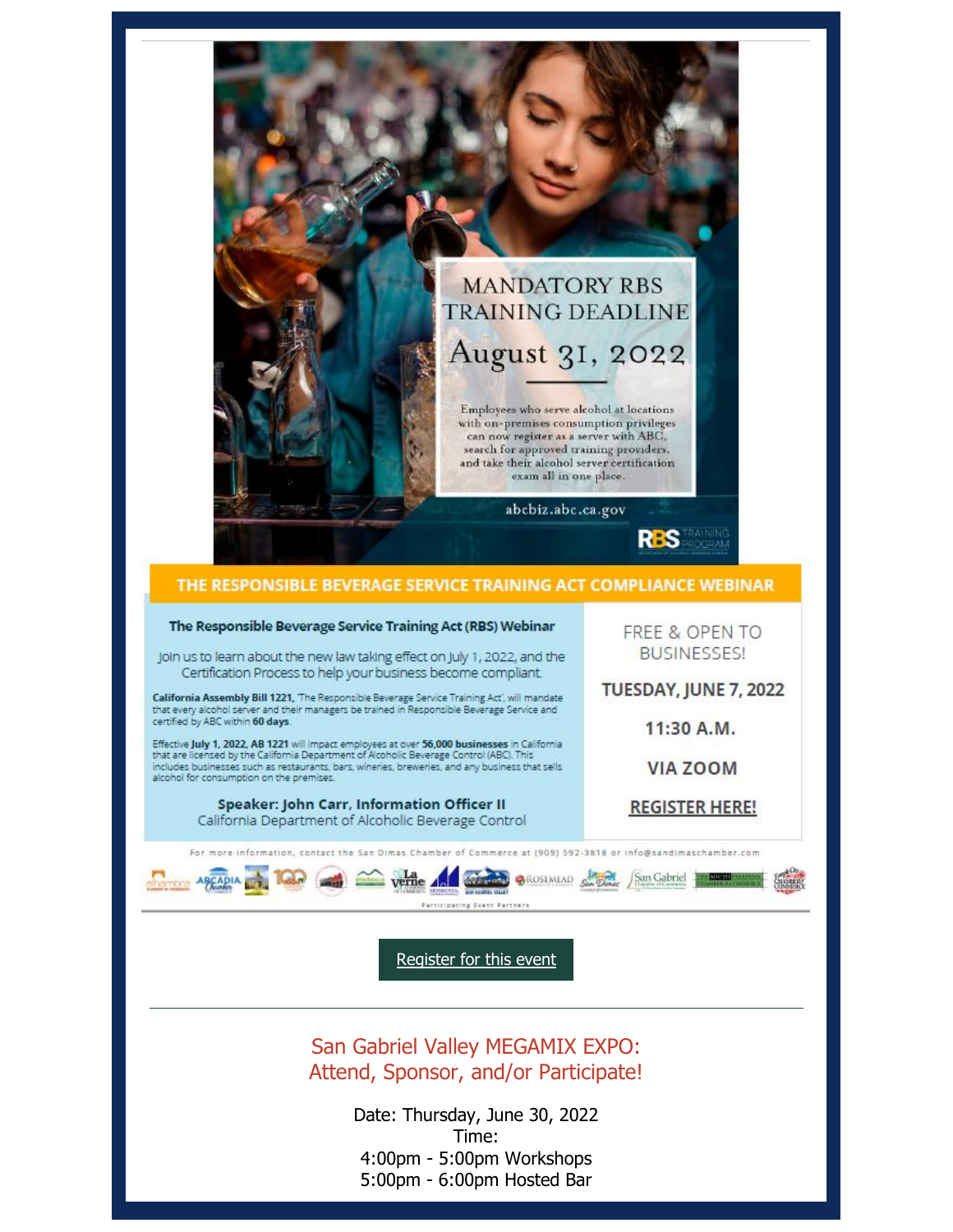5:00pm - 8:30pm Mega Mixer and Expo

For more information on this event, as well as registration and sponsorship opportunities, please visit [San Gabriel Chamber Mega Mix EXPO.](https://nam12.safelinks.protection.outlook.com/?url=https%3A%2F%2Fr20.rs6.net%2Ftn.jsp%3Ff%3D001sEnGehbwOZ2re2gf0v3HLbqKc61rdfBRRI-paU8pdkIAakjgbyKa8kIH1wsDh5FN2m16KTnVSnc7wEdiigFEl2LHeruJdoCyRO87Ty9NSx37JFGOcr9rmGkhdRjeK_iUzxpy4Xr1PRwOJp8c_uNi2RerPcBTAEWzgm5BGFPWfYo%3D%26c%3Dn1ZfmucliXRvu6esVJL26tW8tfxIRepOhBeF13ou6PWfo8oz03J00Q%3D%3D%26ch%3D8Oo4wQonsiPtr7e27LTHPkmbIEOMpWRrs1qrKZlOMAV-EXlVR9pmKg%3D%3D&data=05%7C01%7C%7Cfe7968966c8242887cc908da4907fb59%7C84df9e7fe9f640afb435aaaaaaaaaaaa%7C1%7C0%7C637902595891504824%7CUnknown%7CTWFpbGZsb3d8eyJWIjoiMC4wLjAwMDAiLCJQIjoiV2luMzIiLCJBTiI6Ik1haWwiLCJXVCI6Mn0%3D%7C3000%7C%7C%7C&sdata=3WlJtilG%2FsQ3TIslCaYhE7qxWunkAdfbtFkF5Qwr6SY%3D&reserved=0)